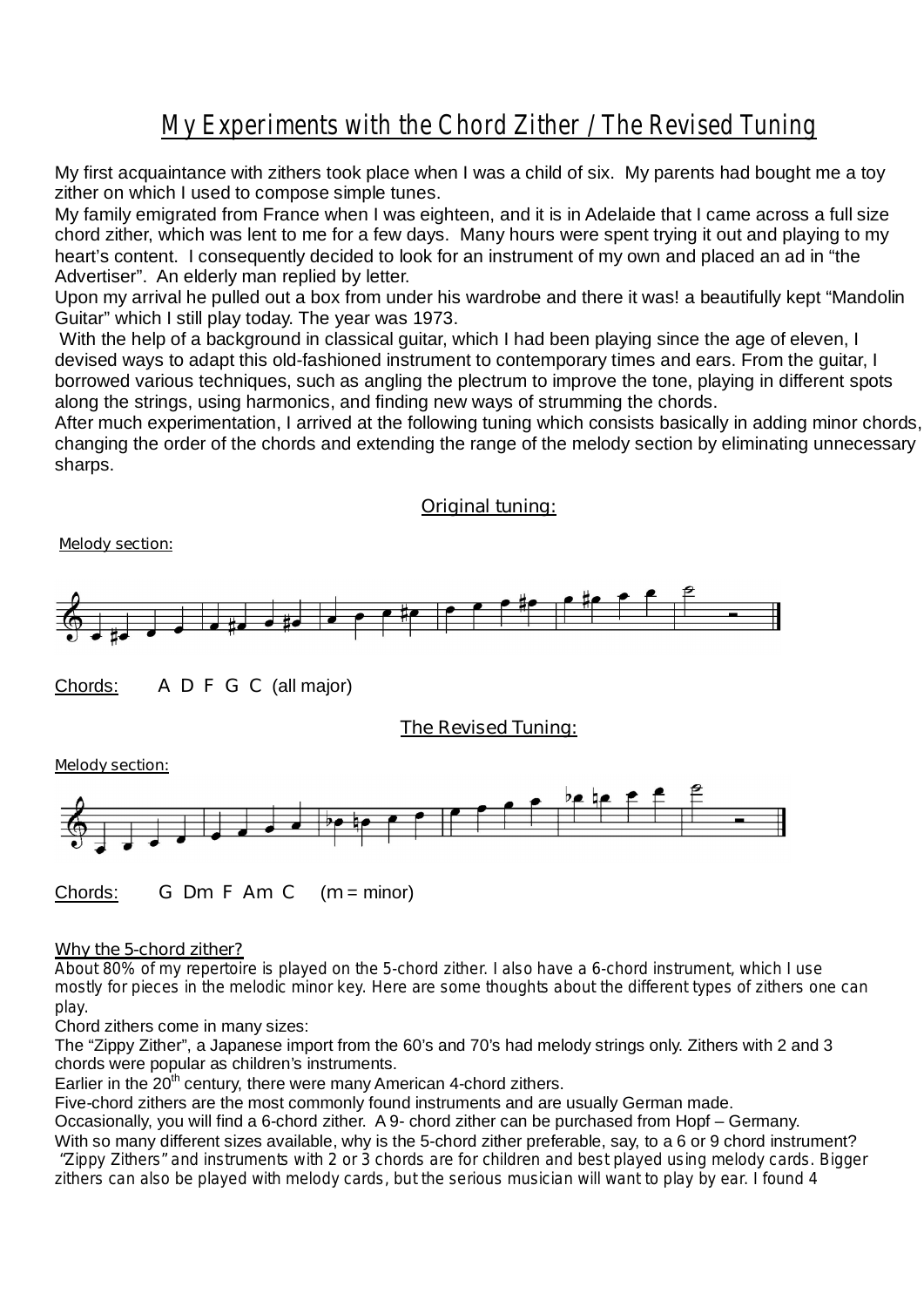*chords to be restricting. Not only is it missing a chord but also a range of only 2 octaves with no sharps and flats is a constant limitation.* 

*I believe that the 5-chord zither is the best instrument to learn for the following reasons:* 

- a) It is easier to play than an instrument with more chords, with more sharps and flats to skip over. Fast passages and double notes are easier to play.
- b) It has fewer strings to keep in tune than larger instruments.
- c) The revised tuning allows simple modulations not possible with simply a C major scale, which smaller zithers use.

To sum up, the 5-chord zither stands in the middle of the range with the right balance between musical potential and simplicity. Once familiar with the 5-chord zither, you can acquire a 6-chord instrument (still using your 5-chord zither as the main one).

#### **Single versus double melody strings**

Single string instruments have 41 strings and are preferable for beginners because they are easier to keep in tune. Double string instruments, with 62 strings, take longer to tune but produce more volume and are therefore more suited to performing. Both are played exactly the same way.

# *The new Revised Tuning*

**Melody Section** (21 single or double strings on the right hand side)

The melody section consists of 2 octaves of C major with b flats added, plus 2 notes below and 2 notes above. The notes below the first octave are numbered 0; the notes of the  $1<sup>st</sup>$  octave are numbered 1, the notes of the  $2^{nd}$  octave are numbered 2, and the notes from and including top C are numbered 3.



**Chord Section** (20 strings grouped into 5 chords of 4 strings each)

The 5 chords are numbered from right to left. Number 1,3 and 5 are the most useful chords in the key of C major: C, F and G major. They are called **primary chords** (underlined). A minor is the minor counterpart of C major and D minor that of F major. These are called **related chords**.